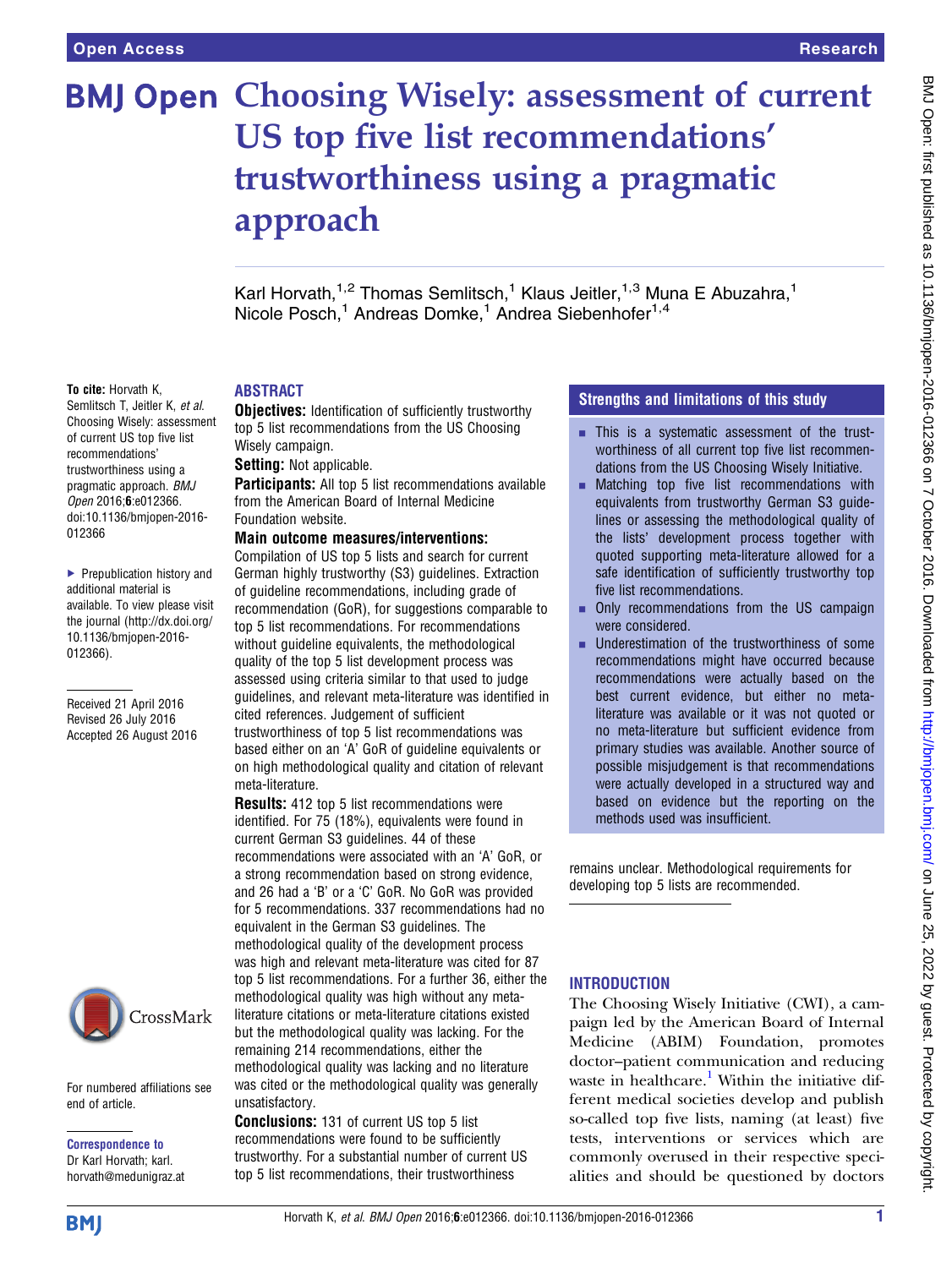and patients. In light of the fact that for years rigorous guidelines have been published and yet they were not widely adopted or implemented in practice, a deliberately pragmatic approach was chosen to engage as many physicians and patients as possible. Because of this, only some loose methodological requirements for the development of top five lists were formulated, but among them was the prerequisite that all recommendations had to be evidence based. $1^2$ 

However, the campaign is currently experiencing some setbacks.<sup>[3](#page-6-0)</sup> There is criticism and questions about the trustworthiness of the top five list recommendations because of the lack of comprehensive methodological requirements for the development of top five lists.<sup>[4](#page-6-0)</sup> It was also noted that some lists might be influenced by finan-cial self-interests.<sup>[5](#page-6-0)</sup> To date only a few and limited attempts have been made to determine how evidence-based the available CWI recommendations are. $6-8$  Uncertainty about the trustworthiness of the top five lists can impede the implementation of top five lists in daily practice. $9^{10}$ Also, recommendations lacking a basis in evidence might not reduce waste and also lead to possible harm. Trustworthy recommendations are necessary to minimise the chance for error in decisions made by patients, doctors and policymakers. Differentiating between sufficiently trustworthy recommendations and recommendations for which trustworthiness is unclear is also a key issue since top five lists will have increasing influence, as the Choosing Wisely campaign is being adopted in more countries.[11](#page-6-0)–<sup>13</sup>

The aim of this study was to identify top five list recommendations from the US Choosing Wisely campaign which can be regarded as sufficiently trustworthy based on a pragmatic assessment approach.

## **METHODS**

We carried out a search for top five lists on the ABIM website on 24 April 2015. All identified top five lists were included. From the available lists, we extracted all stated recommendations, information on which medical society was responsible for developing the top five list, the methods used for their development, the rationale and the cited supporting literature. Multiple items from different lists with nearly identical recommendations were combined and considered as one single item.

To assess the trustworthiness of top five list recommendations, we aimed to identify equivalent items in German S3 guidelines. We used German S3 guidelines with the following rationale: to be considered trustworthy, guidelines must meet certain quality criteria spe-cified in the AGREE II instrument<sup>[14](#page-6-0)</sup> or in the paper by Qaseem et al.<sup>[15](#page-6-0)</sup> The Association of the Scientific Medical Societies in Germany (AWMF) classifies guidelines into three categories: S1 expert recommendations developed by informal consensus, S2 guidelines requiring a formal consensus finding and/or a search for evidence and S3 denoting guidelines of the highest methodological

quality. S3 guidelines must contain all elements of the AGREE II instrument, including a multidisciplinary development group, a systematic search for and a systematic appraisal of relevant literature and a structured process for finding consensus. Thus, all German S3 guidelines can a priori be considered trustworthy without further assessment. Also, in these guidelines, a sufficiently solid evidence base is a prerequisite for the highest 'A' grade of recommendation (GoR). In the web portal of the AWMF, all available German S3 guidelines from many different medical specialist societies can be found. It thus allows for an efficient way of identifying highly trustworthy guidelines on a wide variety of medical topics. Also, a justified GoR and the level of evi-dence must be stated for every guideline item.<sup>[14 16](#page-6-0)</sup> A high level of evidence is a prerequisite for the highest GoR. Thus, items from German S3 guidelines with such a high GoR can safely be regarded as evidence based. Top five list recommendations for which such guideline equivalents exist would then be classified as trustworthy themselves. Guidelines will most likely differ regionally in regard to prioritisation and importance of guideline topics and items, because of differences in the healthcare system, ethnicities, local practice and so on. But as long as they have been developed in a way that assured a comprehensive structured consideration of the available evidence, all guidelines should agree on the evidence for or against a test or intervention. Thus, while it might not be adequate to judge a US top five list recommendations' importance, with respect to its overuse, based on German guidelines, its evidence base can very well be judged using highly trustworthy German guidelines.

We conducted a search for all available German S3 guidelines in the web portal of the AWMF without restrictions concerning medical specialities or topics. We then matched the top five list recommendations with the identified current (as of the year 2015) guidelines based on the guidelines' title and the issuing medical societies. We only considered guideline items as equivalent to top five list recommendations if they referred directly to omitting tests or interventions, that is, if they recommended against them. If a guideline item with a low GoR or insufficient evidence did not specifically state that a service should be avoided, we did not consider it to be equivalent to a top five list recommendation. Relevant guideline items and their associated GoR were extracted. Since different guidelines used different terms for their GoR, a standardised GoR scheme was developed ([table 1\)](#page-2-0) and assigned to the respective items. Matching and extraction was performed by two authors independently and any differences were resolved by discussion.

A standardised GoR was then assigned to all top five list recommendations with guideline equivalents resulting in five categories ([table 2\)](#page-2-0). Top five list recommendations for which the equivalent in German S3 guidelines was a standardised 'A' GoR were considered as trustworthy (category 1A in [table 2,](#page-2-0) fi[gure 1](#page-3-0)), because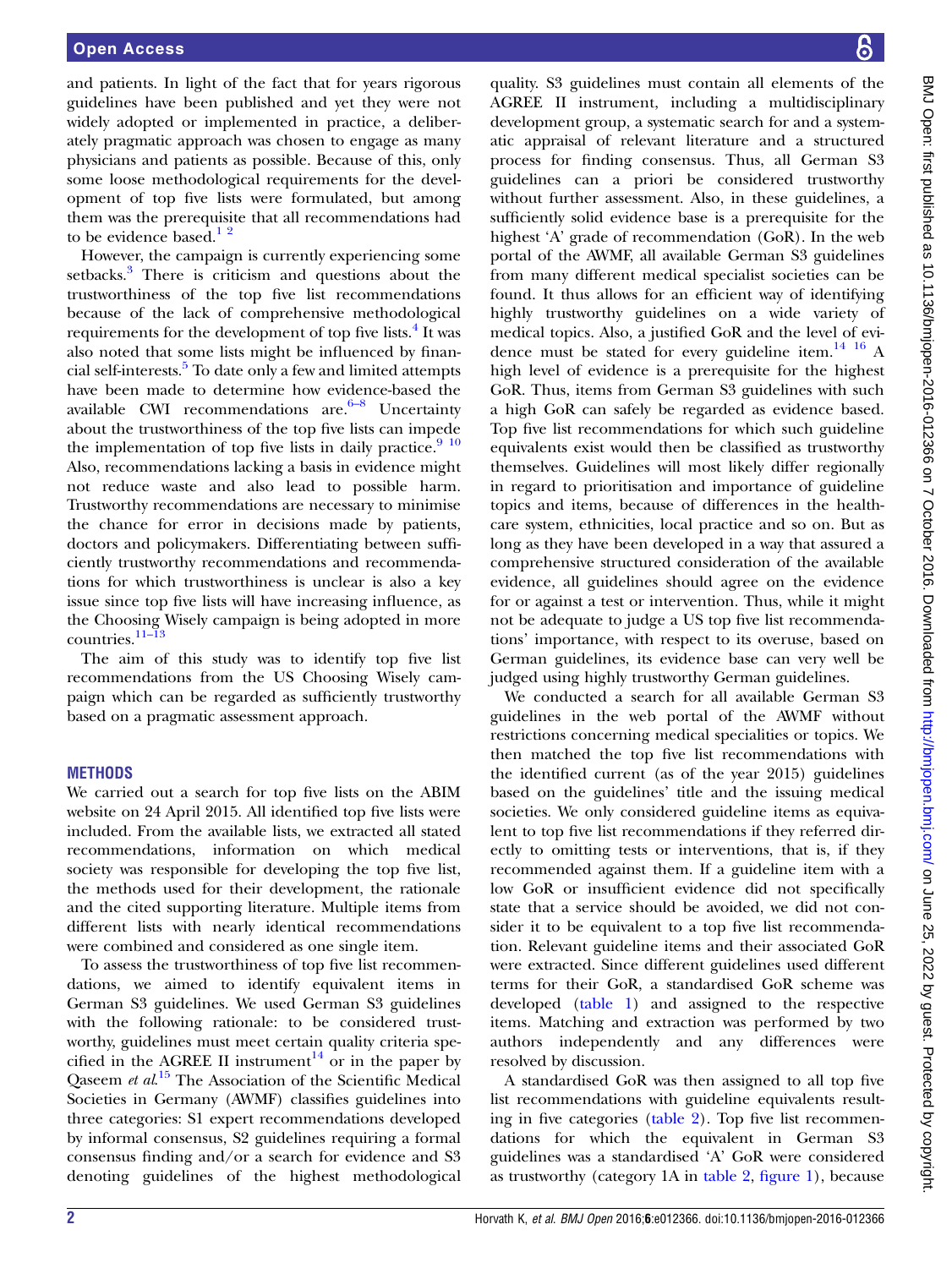<span id="page-2-0"></span>

| <b>Standardised</b> |                                                                                                                                      |                                                                                                                                                                                                                      |  |  |  |  |
|---------------------|--------------------------------------------------------------------------------------------------------------------------------------|----------------------------------------------------------------------------------------------------------------------------------------------------------------------------------------------------------------------|--|--|--|--|
| <b>GoR</b>          | Strength of recommendation in guideline                                                                                              | Level of evidence                                                                                                                                                                                                    |  |  |  |  |
| A                   | Strong recommendation against a test, medical<br>intervention or healthcare service based on strong<br>solid evidence                | Strong evidence (eg, systematic reviews of RCTs or<br>level 1 diagnostic studies, individual RCTs)                                                                                                                   |  |  |  |  |
| <sub>B</sub>        | Recommendation against a test, medical<br>intervention or healthcare service based on<br>moderate evidence                           | Moderate evidence (eg. systematic reviews of<br>cohort studies or level >2 diagnostic studies,<br>individual cohort studies, ecological studies)                                                                     |  |  |  |  |
| C                   | Recommendation against a test, medical<br>intervention or healthcare service based on expert<br>consensus                            | No evidence possible or sought                                                                                                                                                                                       |  |  |  |  |
| D                   | No recommendation for or against a test, medical<br>intervention or healthcare service because of<br>unclear or conflicting evidence | Weak evidence (eg, systematic reviews of case-<br>control studies or level 3b diagnostic studies,<br>individual case-control studies, case series, poor or<br>non-independent reference standard, expert<br>opinion) |  |  |  |  |

| Table 2                                                   | Categories of top five list recommendations                    |  |  |  |  |  |
|-----------------------------------------------------------|----------------------------------------------------------------|--|--|--|--|--|
| <b>Categories</b>                                         | <b>Criteria</b>                                                |  |  |  |  |  |
| 1. CWI recommendations with corresponding equivalents     |                                                                |  |  |  |  |  |
| from S3 guidelines                                        |                                                                |  |  |  |  |  |
| 1A                                                        | Standardised GoB A                                             |  |  |  |  |  |
| 1B                                                        | Standardised GoR B                                             |  |  |  |  |  |
| 1C                                                        | Standardised GoR C                                             |  |  |  |  |  |
| 1D                                                        | Standardised GoR D                                             |  |  |  |  |  |
| 1E                                                        | No GoR available                                               |  |  |  |  |  |
| 2. CWI recommendations without corresponding              |                                                                |  |  |  |  |  |
| equivalents from S3 guidelines                            |                                                                |  |  |  |  |  |
| 2Α                                                        | High methodological quality and supporting                     |  |  |  |  |  |
|                                                           | systematic meta-literature (SG, SR, MA,                        |  |  |  |  |  |
|                                                           | HTA) cited                                                     |  |  |  |  |  |
| 2B                                                        | High methodological quality but no                             |  |  |  |  |  |
|                                                           | supporting systematic meta-literature (SG,                     |  |  |  |  |  |
|                                                           | SR, MA, HTA) cited or moderate                                 |  |  |  |  |  |
|                                                           | methodological quality and supporting                          |  |  |  |  |  |
|                                                           | systematic meta-literature (SG, SR, MA,                        |  |  |  |  |  |
|                                                           | HTA) cited                                                     |  |  |  |  |  |
| 2C                                                        | Moderate methodological quality and no                         |  |  |  |  |  |
|                                                           | supporting systematic meta-literature (SG,                     |  |  |  |  |  |
|                                                           | SR, MA, HTA) cited or low methodological                       |  |  |  |  |  |
|                                                           | quality                                                        |  |  |  |  |  |
|                                                           | CWI, Choosing Wisely Initiative; GoR, grade of recommendation; |  |  |  |  |  |
| HTA, health technology assessment; MA, meta-analysis; SG, |                                                                |  |  |  |  |  |
| systematic guideline; SR, systematic review.              |                                                                |  |  |  |  |  |

within the S3 guidelines, a high GoR always reflects a high level of evidence (table 1). Top five list recommendations with guideline equivalents associated with a lesser GoR were classified as being of unclear trustworthiness (fi[gure 1](#page-3-0)).

In the case of top five list recommendations for which no guideline equivalent could be identified, we assessed the trustworthiness of the respective top five lists. For this, in a first step, we appraised the methodological quality of the development process of these lists using a

validated rapid assessment tool $4^{17}$   $18$  based on criteria otherwise applied for the evaluation of guideline trustworthiness: systematic literature searches, involvement of a multidisciplinary group of experts, patient participation, management of conflicts of interests, method of consensus finding and planned updates. $4 \frac{17}{17}$  We only considered information reported in the 'How the list was developed' sections of the top five lists without additional searches for further information. Based on these criteria, we judged the methodological quality of the development process as high (requirements fully or largely met), moderate (requirements partially met) or low (requirements not or mostly not met). In a second step, we searched the references quoted in the top five lists for supporting systematic meta-literature (meta-analyses, systematic reviews, health technology reports and evidence-based guidelines using systematic searches), because we hypothesised that the citation of such relevant meta-literature would increase the chance of a full consideration of the available evidence with appraisals of the effect sizes, the chance for bias and the consistency of results by the top five list authors. We evaluated the relevance of the identified meta-literature based on their full-text publications. For top five list recommendations with a low-quality development process, we omitted the meta-literature assessment. Quality assessment and assessment of the meta-literature were performed by two authors independently and discrepancies were resolved by discussion. The resulting categories of top five list recommendations are shown in table 2.

Top five list recommendations were considered as sufficiently trustworthy if they came from a top five list with a high-quality development process and supporting metaliterature was included in the lists' references (category 2A in table 2, fi[gure 1](#page-3-0)). Top five list recommendations for which the top five list development process was judged to be of lesser quality and/or for which no supporting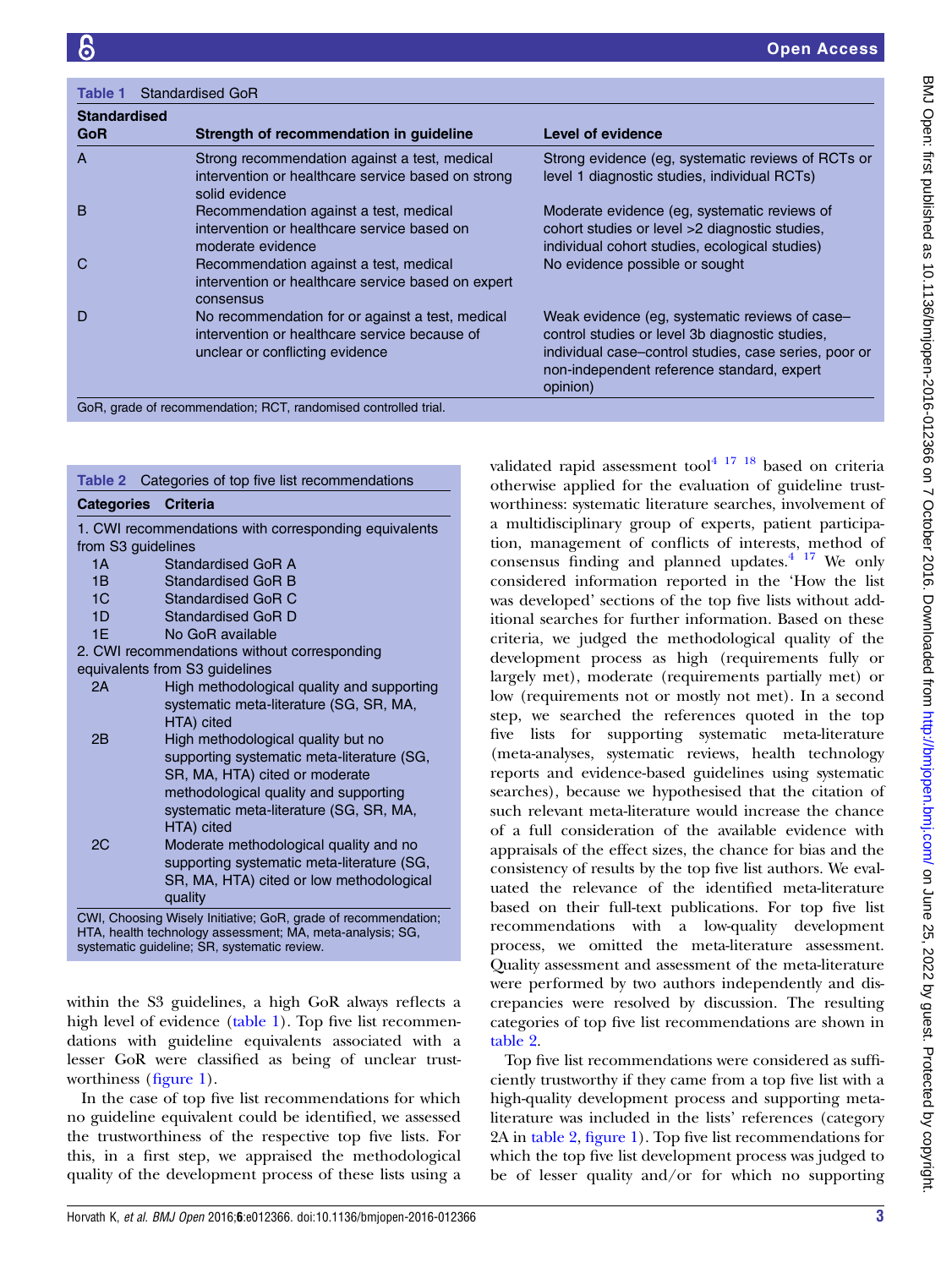<span id="page-3-0"></span>

Figure 1 Is this top five list recommendation sufficiently trustworthy? (GoR, grade of recommendation).

meta-literature was available from the reference lists were categorised to be of unclear trustworthiness. The classification process is summarised in figure 1.

## Patient involvement

Patients were not involved in formulating the research question, the design or conduct of this study. Since patients were not involved in this investigation and no data linked to persons were used, this project was not reviewed by the ethics committee.

# RESULTS

From the ABIM website, searched on 24 April 2015,<sup>[19](#page-6-0)</sup> we identified 412 top five list recommendations developed by 66 different medical societies. Of these, 96 (23%) items represented nearly identical recommendations.

## Top five list recommendations with S3 guideline equivalents

The search in the web portal of the AWMF (search date 2 June 2015) yielded 139 methodologically high-quality German S3 guidelines. $20$  We excluded 23 guidelines because they were outdated (expiration dates before 1 January 2015).

For 75 (18%) top five list recommendations, we identified guideline equivalents. For nine recommendations, we found equivalents in more than one (up to five) guideline. In these instances, we based our assessments on the guideline with the closest fit of content. Forty-four (11%) top five list recommendations were equivalent to a standardised 'A' GoR, or a strong recommendation based on strong evidence. For 16 (4%) and 10 (2%) recommendations, the corresponding standardised GoR was 'B' or 'C', respectively. There were no recommendations classified as 'D' GoR, but five  $(1\%)$ could not be classified because no GoR was available for their guideline equivalents (for all, see fi[gure 2\)](#page-4-0).

We did not find any guideline items contradicting its associated top five list recommendation.

# Top five list recommendations without S3 guideline **equivalents**

The majority of the top five list recommendations, 337 or 82%, had no equivalent in current German S3 guidelines. For 103 (25%) recommendations, we judged the methodological quality of the respective top five list's development process as high. Relevant systematic metaliterature was included in the reference lists of 87 (21%) of these recommendations. For further 36 (9%) recommendations, either the methodological quality of the top five list development process was high without citation of relevant meta-literature or literature citations existed but the quality of the development process was only moderate. For the remaining 214 (52%) top five list recommendations, either the methodological quality of the respective top five lists was judged as moderate and no relevant meta-literature was cited or the methodological quality was generally unsatisfactory (for all, see fi[gure 2](#page-4-0)).

Concerning the quality criteria [\(table 3](#page-4-0)), a systematic search was reported for 91 (22%) top five list recommendations. We found indications for patient participation in the development process for 17 (4%) and for the involvement of a multidisciplinary group of experts for 208 (50%) recommendations. An expiration date or information on planned updates was not given for any of the recommendations. Also, information concerning the management of potential conflicts of interests of top five list authors was not available for 16 (4%) recommendations. All remaining recommendations contained references only to the respective very general policies as stated on the websites of the different medical societies but no specific information on potential conflicts of interests of the development group members. While for 328 (80%) recommendations some information on the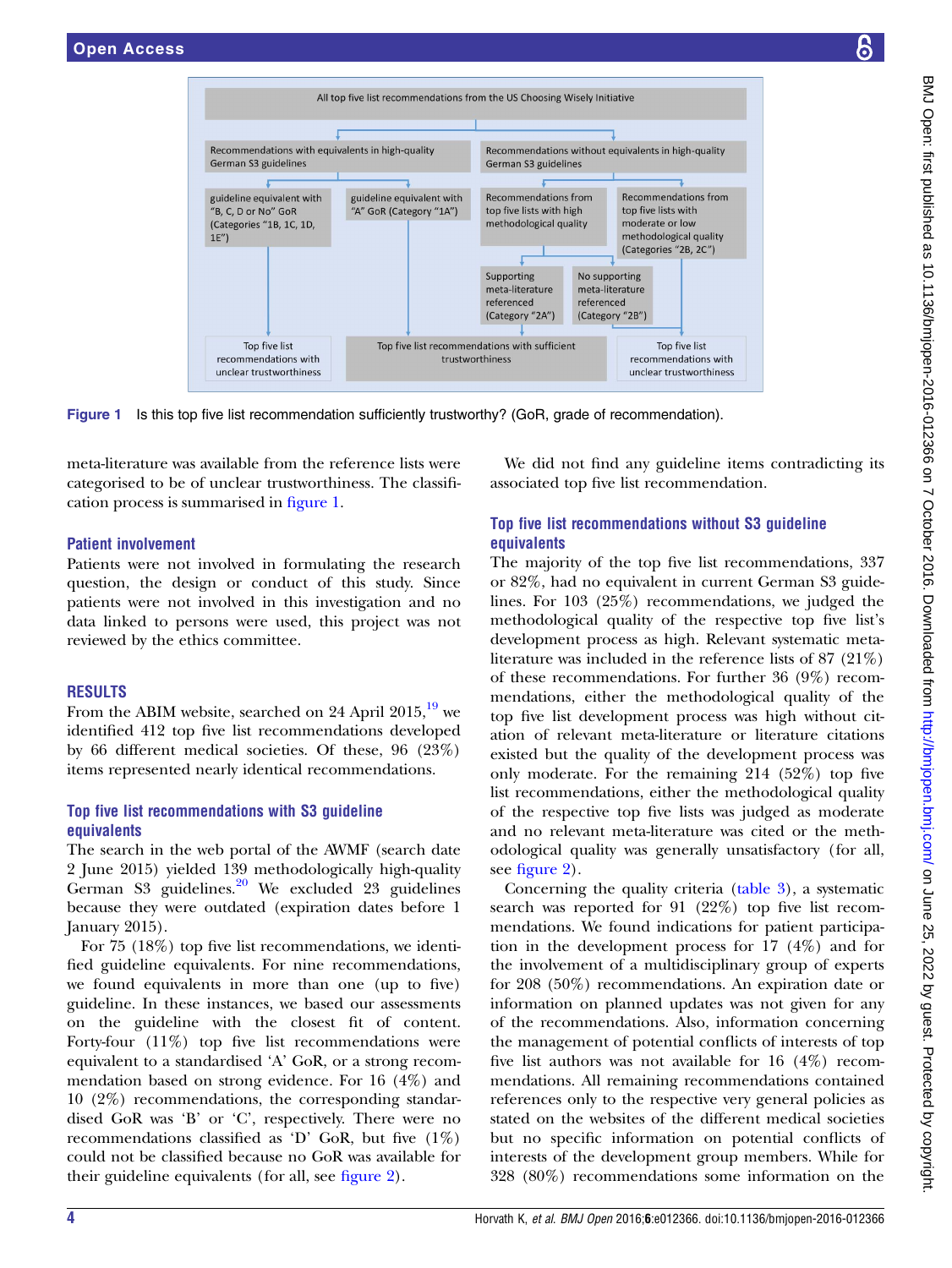<span id="page-4-0"></span>



process for formulating the recommendations was available, a structured, validated process was described only for 98 (24%) recommendations.

### Trustworthiness of top five recommendations

Of all 412 available top five list recommendations, we judged 131 (32%) to be sufficiently trustworthy, 44 (11%) because their S3 guideline equivalents were associated with an 'A' GoR indicating a strong recommendation with strong supporting evidence and 87 (21%) because their methodological quality of the respective top five lists was high and relevant systematic metaliterature was cited in their support of the recommendation (figure 2 and see online [supplementary table S1](http://dx.doi.org/10.1136/bmjopen-2016-012366)).

The trustworthiness of 281 top five list recommendations remained unclear.

# **DISCUSSION** Principal findings

Our study provides evidence that about a third of current US top five list recommendations up to April 2015 provide sufficiently trustworthy information on tests, interventions or services which are commonly overused. Methodological quality of the top five lists′ development process varied considerably, especially with regard to conducting systematic searches for evidence, the methods for achieving a structured consensus and the involvement of experts from multiple disciplines. Patient participation in the development of top five lists and information on the management of potential conflicts of interest were scarce.

While it is likely that the results reflect mainly the lack of adequate methodological requirements on how to develop top five lists, $4$  other possible causes such as discrepancy of actual methods and their reporting, or financial self-interest, $5$  cannot be ruled out completely.

## Strengths and limitations

All current top five list recommendations were included in our investigation. We systematically assessed the trustworthiness of the recommendations. Searching guidelines for equivalents identified recommendations with sufficient importance for daily practice. German S3 guidelines are required to incorporate all aspects of the AGREE II instrument and the given GoR in those guidelines always also reflects the quality and level of the underlying evidence. Thus, we were able to judge top five list recommendations for which we identified guideline equivalents associated with the highest GoR (category '1A') as sufficiently trustworthy with a high level of certainty. A guideline GoR below 'A' is an indication of uncertain or insufficient evidence and we thus judged the trustworthiness of top five list recommendations with guideline equivalents which were associated with a GoR below 'A' as unclear (categories '1B, 1C, 1D and 1E'). Using only high-quality S3 guidelines might also have resulted in an underestimation of the trustworthiness of recommendations for which good evidence but no S3

| Table 3                    |                                 | Top five list recommendations without S3 guideline equivalents, methodological quality |                                     |                                               |                                |                               |  |  |
|----------------------------|---------------------------------|----------------------------------------------------------------------------------------|-------------------------------------|-----------------------------------------------|--------------------------------|-------------------------------|--|--|
|                            | <b>Systematic</b><br>search (n) | <b>Multidisciplinary</b><br>expert team (n)                                            | <b>Patient</b><br>participation (n) | <b>Structured</b><br>consensus<br>finding (n) | <b>Management of</b><br>Col(n) | <b>Expiration</b><br>date (n) |  |  |
| Yes                        | 91                              | 208                                                                                    |                                     | 98                                            |                                | 0                             |  |  |
| <b>No</b>                  | 184                             | 129                                                                                    | 320                                 | 239                                           | 16                             | 337                           |  |  |
| Unclear                    | 62                              | 0                                                                                      |                                     | 0                                             | 321                            | 0                             |  |  |
| Col, conflict of interest. |                                 |                                                                                        |                                     |                                               |                                |                               |  |  |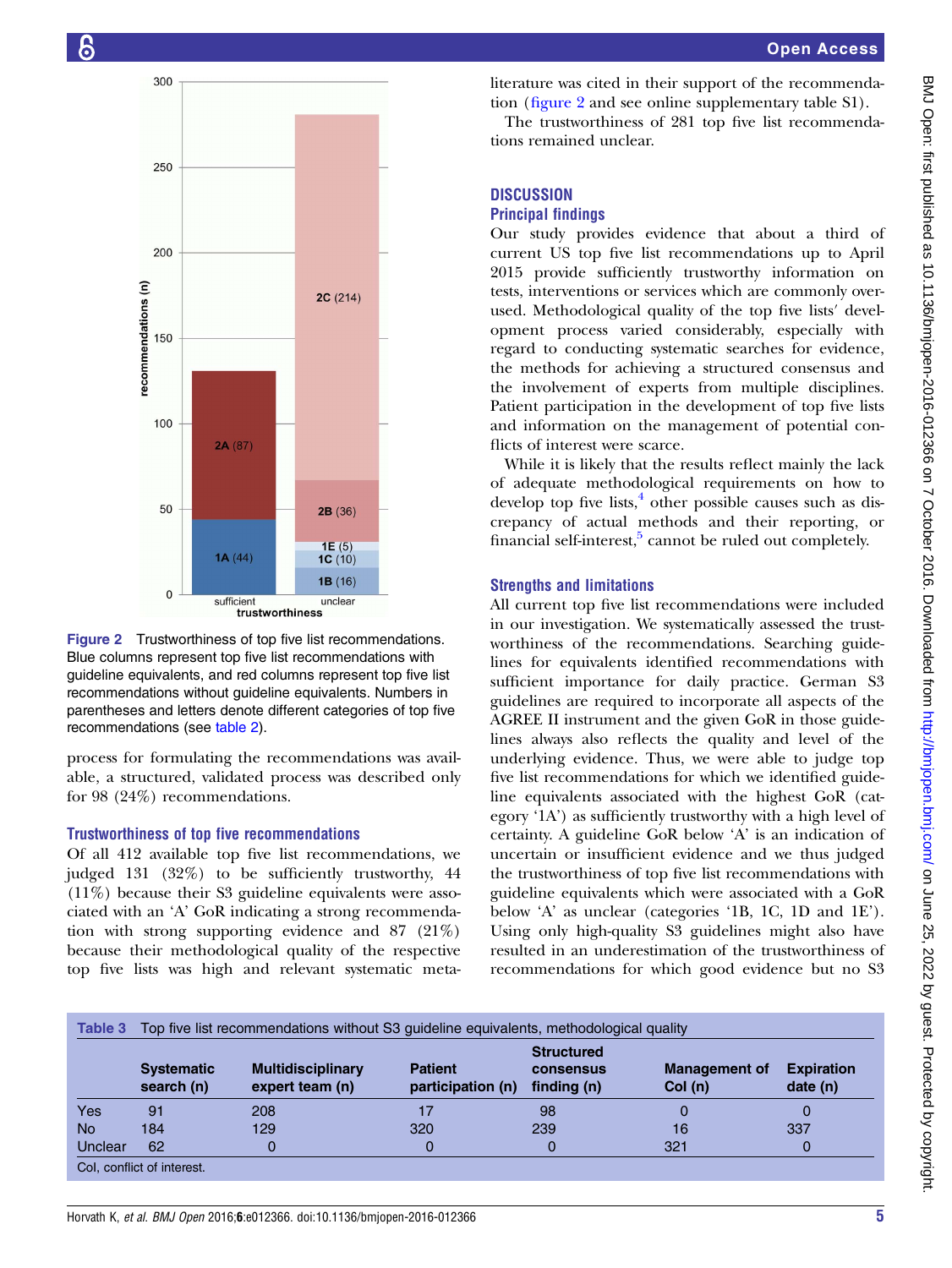guidelines exist. Also, employing only German guidelines might have led us to under-rate recommendations for which there are no equivalents in Germany, but would be available from highly trustworthy international guidelines. But since we did not a priori judge the trustworthiness of recommendations without guideline equivalents as unclear, but assessed them using a different method, this should not have resulted in misjudgement of many recommendations.

While at first sight it seems odd that equivalents in German guidelines were only identified for 18% of top five list recommendations, this finding becomes more plausible when one realises that in the AWMF-web portal alone over 700 guidelines can be found, but only 139 of them (around 18%) are S3 guidelines. Because of the methodological requirements for developing a S3 guideline, many guideline development groups settle for less methodologically robust S2 or S1 guidelines. Also there are further German guidelines not included in the AWMF portal. But since they could not a priori be considered methodologically sound, we did not consider them.

Top five list recommendations without S3 guideline equivalents were only judged as sufficiently trustworthy if a methodological quality of the top five lists′ development process was found to be high. This was determined by applying indicators such as a transparent and structured development process, including multidisciplinary experts and patients, and the quotation of supporting meta-literature (category '2A'). However, since we did not check whether additional meta-literature potentially contradicting the quoted references was available, the trustworthiness might have been overestimated in some cases. On the other hand, using this approach, it seems likely that we underestimated some of the recommendations for which the trustworthiness remained unclear because the respective top five lists were either of a lesser methodological quality (category '2C') or no meta-literature was quoted (category '2B'). This might be the case when recommendations that were actually based on the best current evidence, but either no metaliterature was available or it was not quoted. Also the trustworthiness of recommendations for which no metaliterature but sufficient evidence from primary studies was available might have been underestimated. Another source of possible misjudgement is that top five lists were actually developed in a structured way and based on evidence, but the reporting on the methods used was insufficient. Also we considered only top five list recommendations from the USA while many more countries have now started to produce their own.<sup>[13](#page-6-0)</sup>

To assess the trustworthiness of top five list recommendations without guideline equivalents with the highest level of certainty, it would be necessary to conduct systematic reviews, based on primary or secondary literature, for each of these recommendations. This is the only method to assure that all available evidence will be considered, and the effect sizes and the likelihood of bias are sufficiently assessed.<sup>[21](#page-6-0)</sup> But conducting such systematic reviews is highly

time consuming. We thus used a pragmatic approach, based on the hypothesis that developing recommendations according to stringent methodological criteria $17$  which are used in developing high-quality guidelines would suffice to assume a low likelihood of error.

In conclusion, we think that our proposed method identifies trustworthy recommendations (categories '1A' and '2A') with a high specificity but a lesser sensitivity. Because of this, it was not possible to use the category 'not trustworthy'. Thus, in the end, we distinguished only between two categories, that is, top five list recommendations with sufficient or unclear trustworthiness.

## Comparison with other studies

To the best of our knowledge, this is the first study to comprehensively assess the trustworthiness of all currently available US top five list recommendations. In a somewhat similar attempt, Hipkins *et al*<sup>[6](#page-6-0)</sup> investigated the top five lists in regard to a thorough literature search and an evidence-based process used in the development of the lists. They considered the information given by the authors in the 'How the list was developed' sections and any additional information from searches in MEDLINE, Google Scholar, relevant websites and publications. They found a description of some review of literature in more than a brief, non-specific way for only 20–35% of the lists they examined, and an evidencebased process for about 38% of the lists. These results are in good accordance with our own findings. Gliwa and Pearson $8$  in their 2014 study did not assess the quality of the development process or reliability, but categorised the reported evidence according to the evidentiary rationales given by the top five list authors. Institute for Clinical and Economical Review (ICER) reports<sup>[7](#page-6-0)</sup> are only available for a small number of lists and the evaluation of the supporting evidence is based on the work by Gliwa and Pearson.

## Potential implications for clinicians or policymakers

The lack of stringent standards for developing top five lists should not so much be viewed as a flaw, but rather as a necessary pragmatic approach for the campaign to gain momentum. But from the results of our study, it is clear that methodological requirements for the development of top five lists need to be formulated. An explicit, comprehensive consideration of the current best evidence and a transparent development should be mandatory. Attention should also be given to an adequate management of possible conflicts of interests and to patient participation. While an evidence-based development process is imperative, additional criteria such as the extent of potential harm, disease severity and urgency, health resources consumption and others have to be considered when prioritising recommendations to allow for a substantial impact on the health system. Better reporting is necessary. To keep top five lists concise, a comprehensive description might be given on the medical societies' websites with a link provided in the published lists.